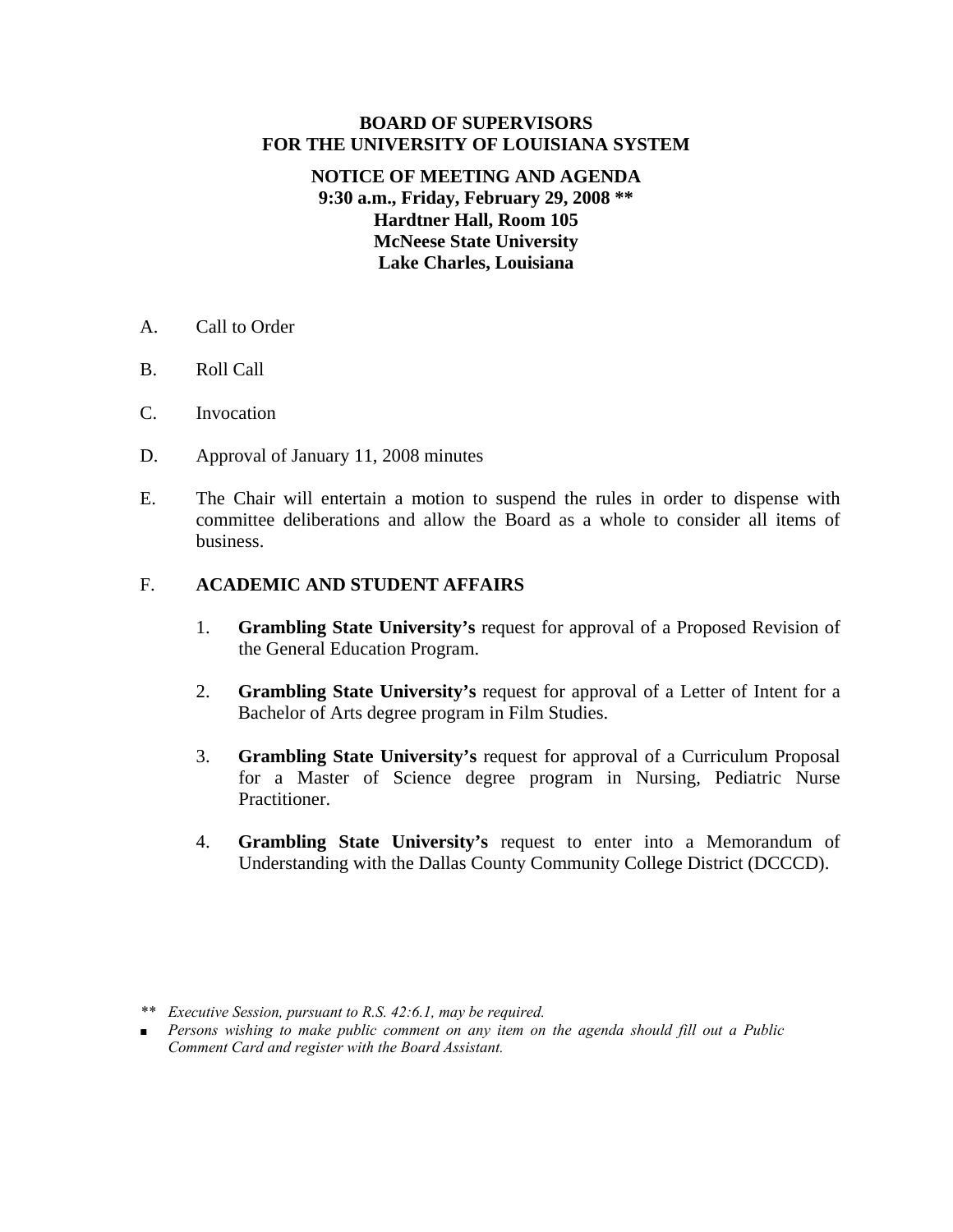- 5. **McNeese State University's** request for approval to offer a postsecondary certificate program in Kodaly Studies.
- 6. **Nicholls State University's** combined letter of intent and proposal for a Bachelor of Science degree program in Athletic Training Science.
- 7. **Northwestern State University's** request for approval to award an Honorary Doctorate of Humanities to Mr. Joseph Dow at the spring 2008 commencement exercises.
- 8. **Southeastern Louisiana University's** request for approval of a Proposal for a Bachelor of Science degree program in Engineering Technology.
- 9. **University of Louisiana at Monroe's** request to reorganize its Office of Graduate Studies and Research into (1) The Graduate School and (2) The Office of Sponsored Programs and Research.
- 10. Other Business

### G. **ATHLETIC**

- 1. **Grambling State University's** request for approval of the contractual agreement with Mr. Rod Broadway, Head Men's Football Coach, effective February 7, 2008.
- 2. **Southeastern Louisiana University's** request for approval of the contractual agreement with Ms. Lori Jones, Head Women's Basketball Coach, for the period October 1, 2007 to April 30, 2010.
- 3. **Southeastern Louisiana University's** request for approval of the contractual agreement with Mr. Tim Baldwin, Head Golf Coach, for the period October 1, 2007 to June 30, 2008.
- 4. **University of Louisiana System's** report on significant athletic activities for the period of November 27, 2007 through February 12, 2008.
- 5. Other Business

# H. **AUDIT**

 1. **University of Louisiana System's** report on internal and external audits submitted for the period November 27, 2007 through February 14, 2008.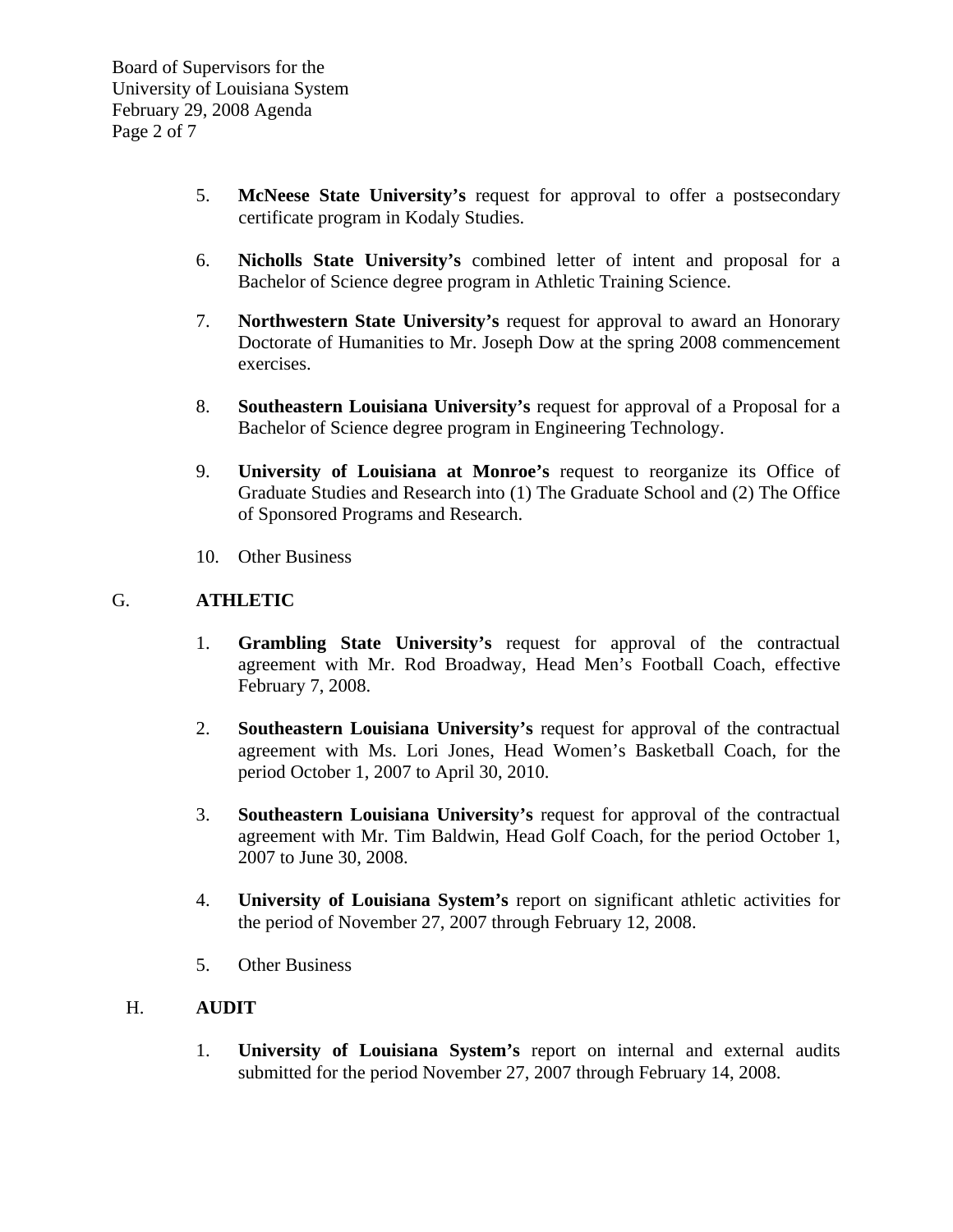Board of Supervisors for the University of Louisiana System February 29, 2008 Agenda Page 3 of 7

2. Other Business

### I. **FACILITIES PLANNING**

- 1. **Louisiana Tech University's** request for approval to rename the University's baseball complex the J.C. Love Field at Pat Patterson Park.
- 2. **Louisiana Tech University's** request for approval to authorize the State Mineral Board to offer for lease two 80-acre tracts in Winn Parish.
- 3. **McNeese State University's** request for approval to enter into a Cooperative Endeavor Agreement with the McNeese State University Foundation involving the lease of the Fuller Farm property for the purpose of conducting farm-related teaching and research.
- 4. **McNeese State University's** request for approval to construct improvements to the McNeese State University Quadrangle in accordance with the provisions set forth in Act 959 of 2003.
- 5. **McNeese State University's** request for approval to purchase approximately 2.1 acres of undeveloped property located along Common Street from Cardone-Gillard, LLC for \$200,000.
- 6. **University of Louisiana at Lafayette's** request for approval to demolish five (5) buildings located on the main campus.
- 7. **University of Louisiana at Lafayette's** request for approval to enter into a Ground Lease Agreement and Agreement to Lease with Option to Purchase with Ragin' Cajun Facilities, Inc. to install synthetic turf and other improvements in Cajun Field.
- 8. Other Business

#### J. **FINANCE**

- 1. **Northwestern State University's** request for approval to revise Scholarships and Fee Exemptions.
- 2. **University of Louisiana at Monroe's** request for approval of a student referendum to increase a self-assessed fee.
- 3. **University of Louisiana System's** request for approval to establish LEQSF (8g) Endowed Professorships/Chairs as follows: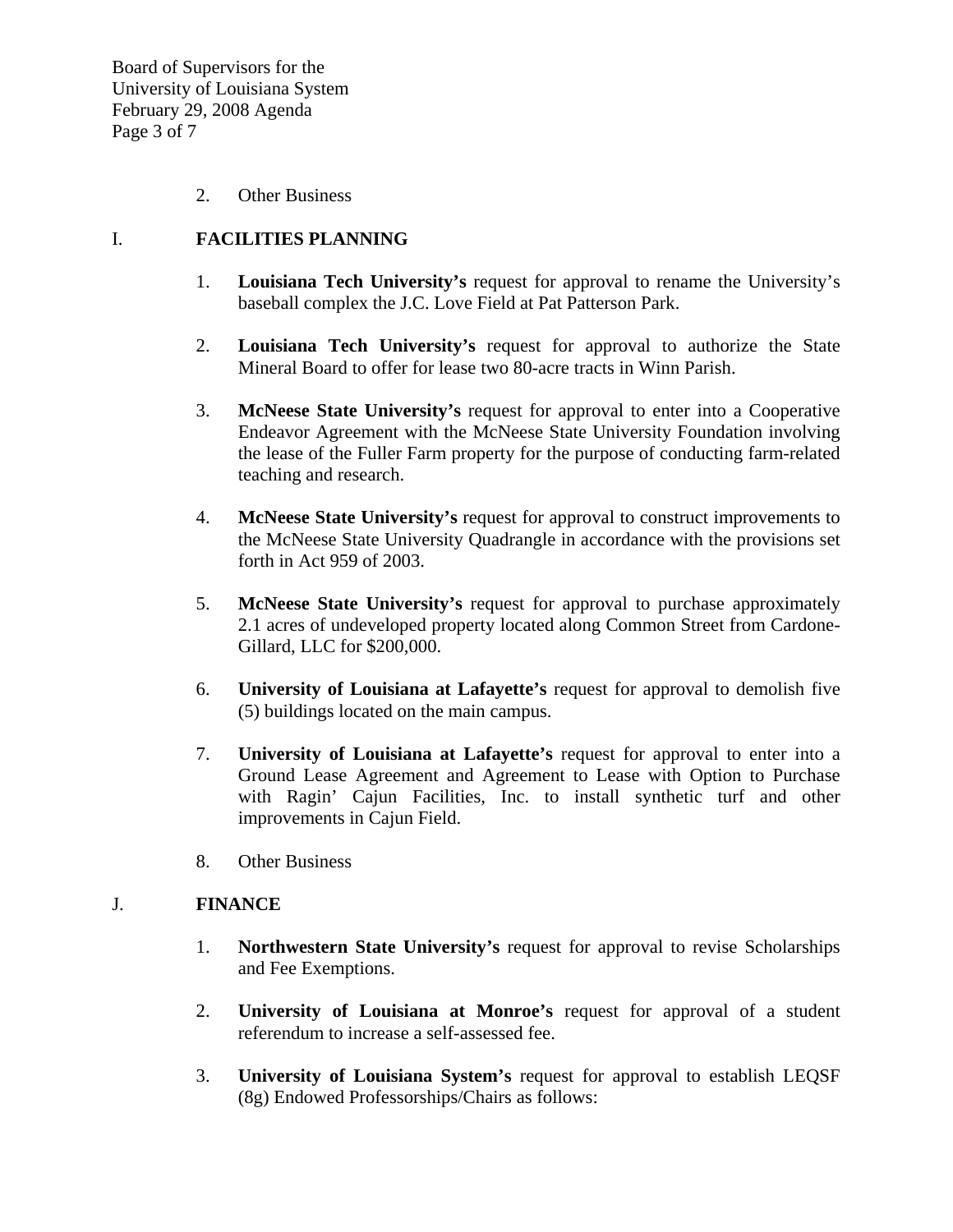### a. **Grambling State University**

- 1) The Ernest Everett Just Endowed Professorship in Biology
- 2) The Percy L. Julian Endowed Professorship in Chemistry
- 3) The William W.S. Claytor Endowed Professorship in Mathematics

### b. **Louisiana Tech University**

- 1) James W. Adams Professorship in Electrical Engineering
- 2) Contractor's Trust 2 Professorship in Engineering
- 3) Thomas O'Kelly Mitchiner Endowed Professorship in Business
- 4) Bobby E. Price Endowed Professorship in Civil Engineering
- 5) Herman A. "Dusty" Rhodes Chair in Engineering

### c. **McNeese State University**

- 1) William McLeod Endowed Professorship
- 2) Evelyn Shaddock Murray Professorship in History
- 3) First Federal Bank of Louisiana Professorship
- 4) Violet Howell Professorship for "Write to Excellence"
- 5) Delores and Tom Tuminello Professorship
- 6) Louie D. Barbe Endowed Professorship
- 7) Citgo Petroleum Professorship in Engineering #3
- 8) Walker Eugene Dripps Professorship in Music #1
- 9) Walker Eugene Dripps Professorship in Music #2
- 10) Pearl and Harold Dripps Professorship in Agriculture #1
- 11) Pearl and Harold Dripps Professorship in Agriculture #2
- 12) Alice M. and G. Russell Chambers Professorship in Pre-Med

# d. **Nicholls State University**

- 1) The Benny Raziano Endowed Professorship in Culinary Arts
- 2) The Joseph Maselli Endowed Professorship in Culinary Arts
- 3) The R.E. "Bob" Miller Endowed Professorship in Honors Studies

#### e. **Northwestern State University**

- 1) Willis Knighton Health Care System Endowed Professorship in Nursing #3
- 2) Ted and Aleane Adair Endowed Professorship in Mathematics
- 3) Ellis and Melva Juanita Martinez Coutee Endowed Professorship in Mathematics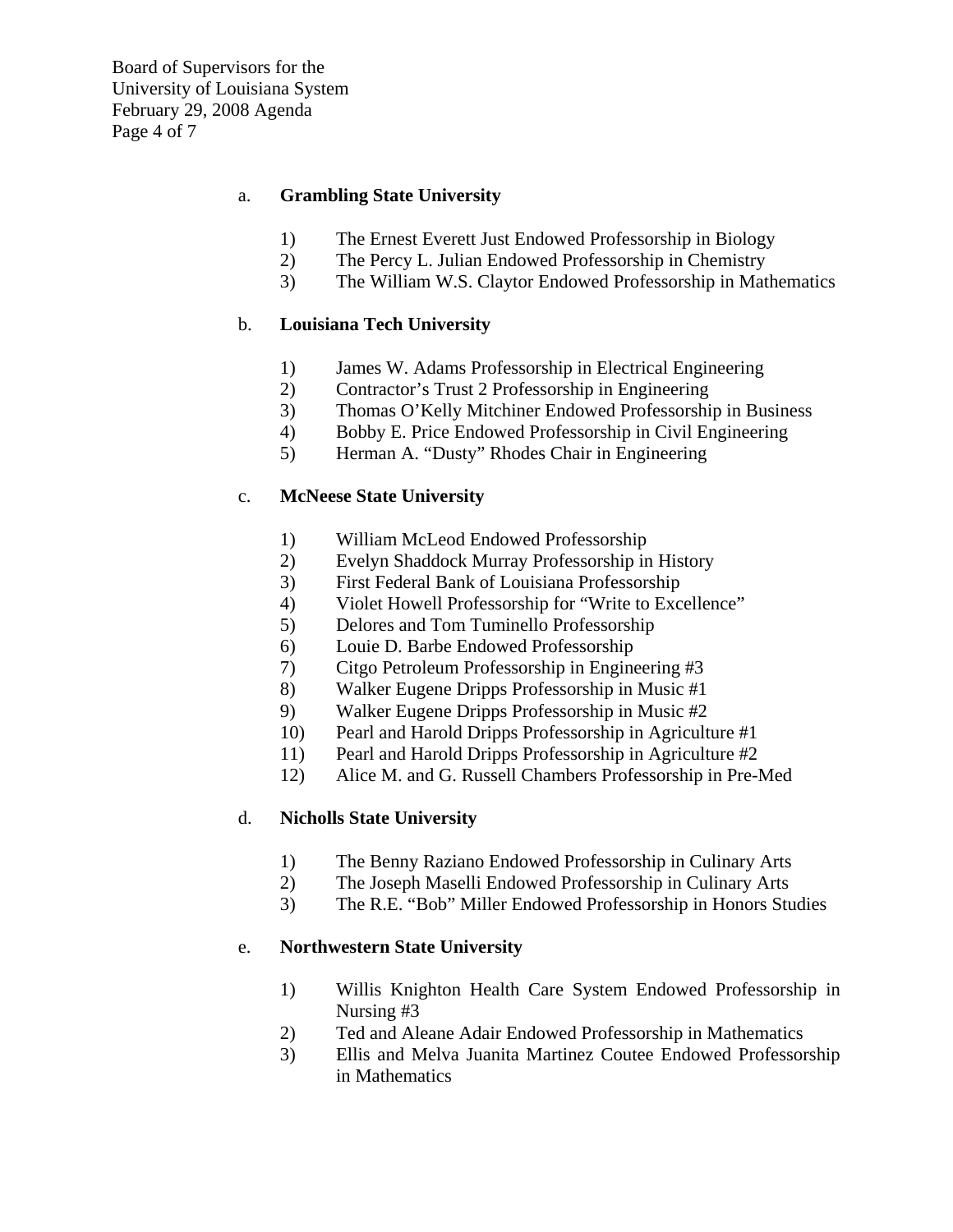4) Theodore Harris Roberts Endowed Professorship in Rhetoric and Debate

### f. **Southeastern Louisiana University**

- 1) The Erna Deiglmayr Endowed Professorship in Foreign Language
- 2) The Elizabeth Weeks Jones Endowed Professorship in Humanities
- 3) The Benjamin Paul Jones Endowed Professorship in Retailing
- 4) The Duane and Catherine Shafer Endowed Professorship in Biological Sciences

# g. **University of Louisiana at Lafayette**

- 1) Debra H. Kite/BORSF Memorial Endowed Professorship in **Dietetics**
- 2) Dr. Joe Kite/BORSF Endowed Professorship in Governmental Ethics
- 3) Mr. and Mrs. E.P. "Pat" Nalley/BORSF Endowed Professorship in Business Administration 2007-I
- 4) Mr. and Mrs. E.P. "Pat" Nalley/BORSF Endowed Professorship in Business Administration 2007-II
- 5) Philip and Jean Piccione/BORSF Endowed Professorship in Statistics V
- 6) Home Bank/BORSF Endowed Professorship in Finance
- 7) Home Bank/BORSF Endowed Professorship in Management
- 8) Coca Cola/BORSF Endowed Professorship in Engineering
- 9) Coca Cola/BORSF Endowed Professorship in Business Administration 2008-I
- 10) Coca Cola/BORSF Endowed Professorship in Business Administration 2008-II
- 11) Dr. Tommy Comeaux/BORSF Memorial Endowed Professorship in Traditional Music X
- 12) Harold and Adele Comeaux/BORSF Endowed Professorship in Biology
- 13) The Paul Chaveres Rockhold/BORSF Endowed Chair in Child Development

#### h. **University of Louisiana at Monroe**

- 1) George L. "Chip" Luffey Endowed Professorship in Kinesiology
- 4. **University of Louisiana System's** discussion of Fiscal Year 2007-2008 second quarter interim financial reports and ongoing assurances.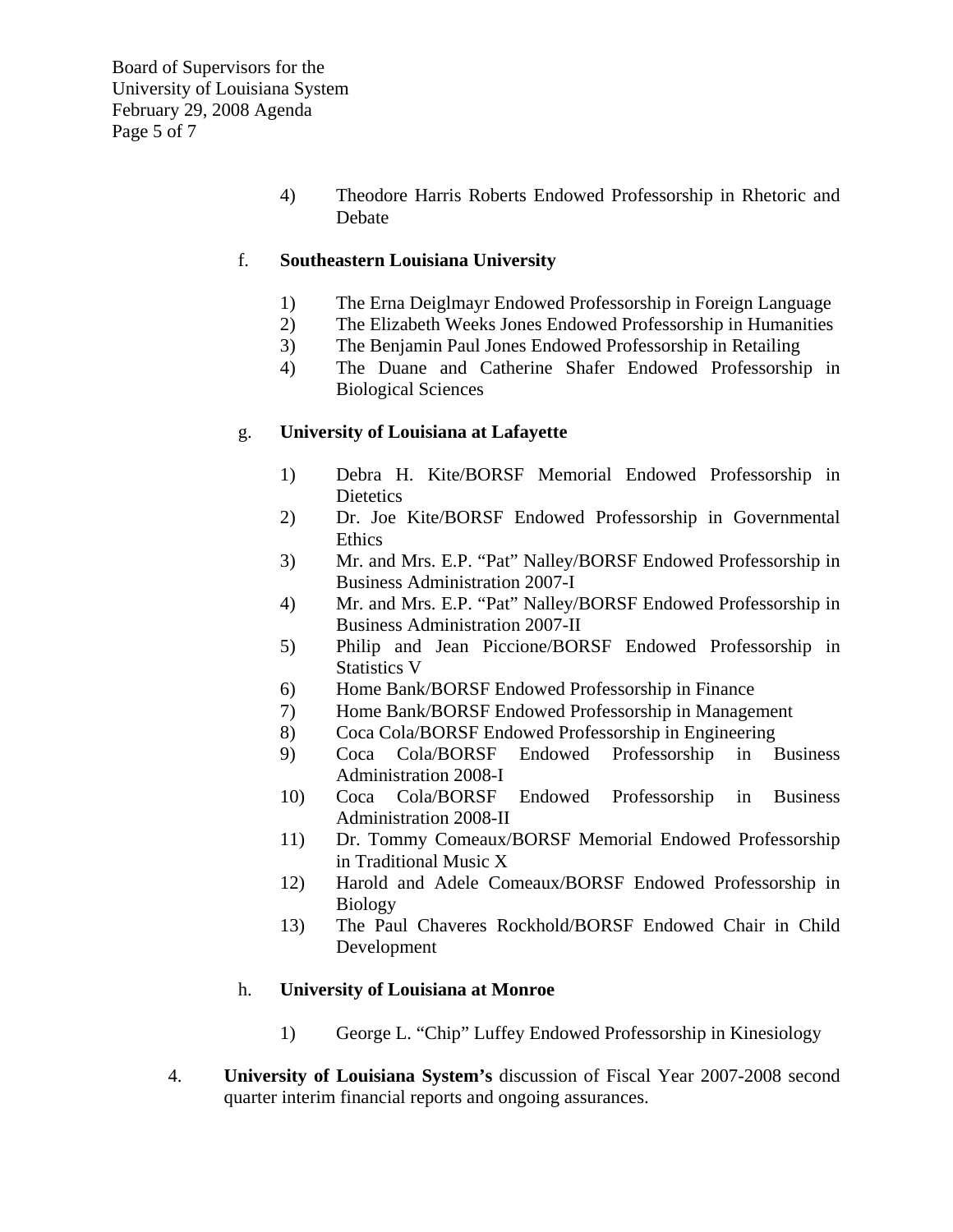- 5. **University of Louisiana System's** report on the interim financial status of alternatively financed projects for the fiscal year ended June 30, 2008.
- 6. Other Business

# K. **LEGISLATION**

- 1. Update on Louisiana Legislature's 2008 1<sup>st</sup> Extraordinary Session
- 2. Other Business

# L. **PERSONNEL**

- 1. **Grambling State University's** request for approval to appoint Dr. Matthew Uwakonye as Interim Dean of the College of Business effective January 2, 2008.
- 2. **Louisiana Tech University's** request for approval to appoint Mr. Michael A. DiCarlo as Dean of Library Services effective March 1, 2008.
- 3. **Southeastern Louisiana University's** request for approval to appoint Dr. Jerald Ainsworth as Dean of Research and Graduate Studies effective March 15, 2008.
- 4. Other Business

# M. **SPECIAL COMMITTEE ON ACCESS TO SUCCESS AND ACCOUNTABILITY**

- 1. Performance Grant Presentation
- 2. Other Business

# N. **REPORT OF SYSTEM PRESIDENT'S BUSINESS**

- 1. Personnel Actions
- 2. System President's Report
- 3. Other Business

# O. **REPORT OF BOARD CHAIRMAN'S BUSINESS**

1. Board Chairman's Report